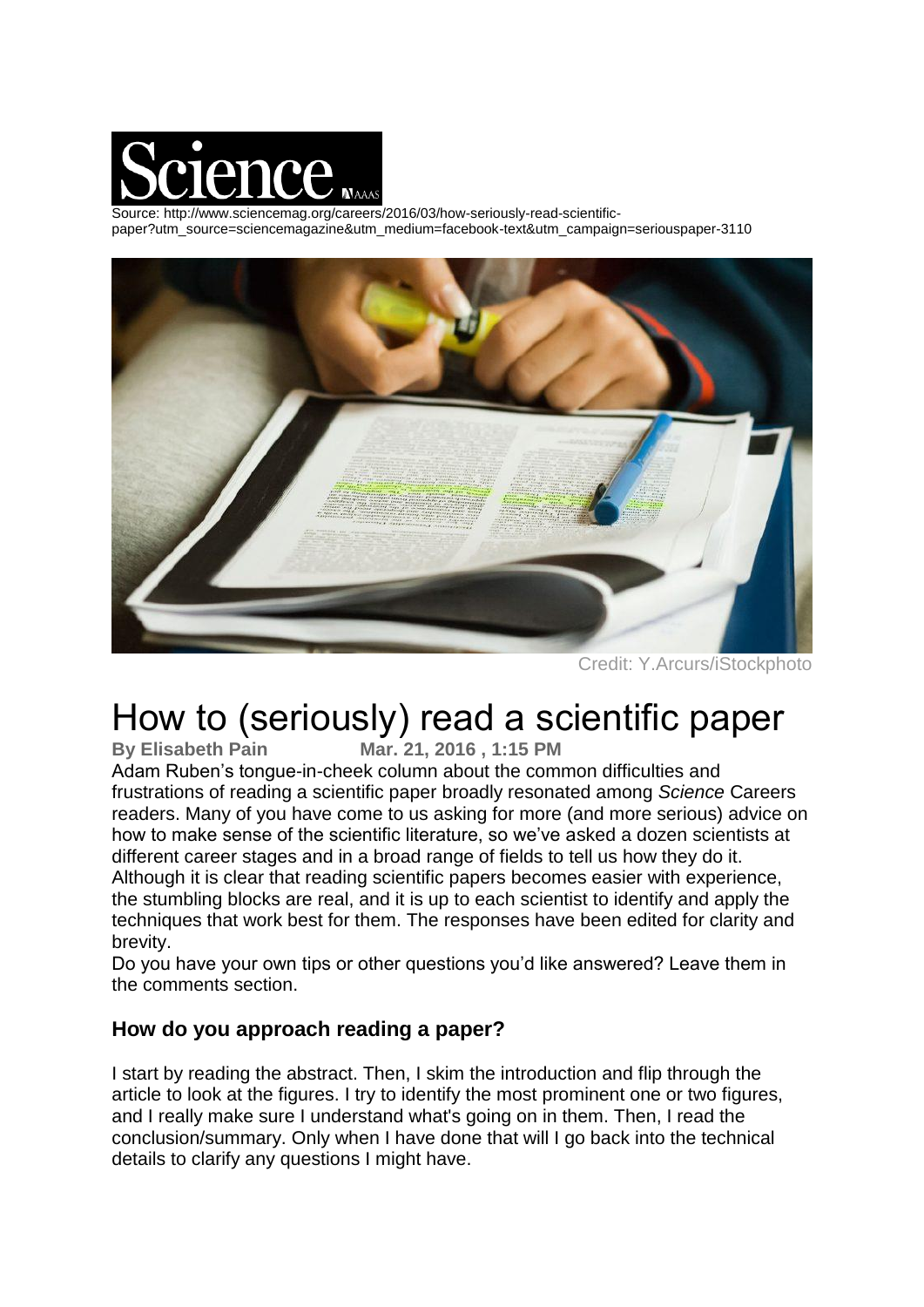## - *[Jesse Shanahan](http://enceladosaur.us/), master's candidate in astronomy at Wesleyan University in Middletown, Connecticut*

I first get a general idea by reading the abstract and conclusions. The conclusions help me understand if the goal summarized in the abstract has been reached, and if the described work can be of interest for my own study. I also always look at plots/figures, as they help me get a first impression of a paper. Then I usually read the entire article from beginning to end, going through the sections in the order they appear so that I can follow the flow of work that the authors want to communicate. If you want to make it a productive exercise, you need to have a clear idea of which kind of information you need to get in the first place, and then focus on that aspect. It could be to compare your results with the ones presented by the authors, put your own analysis into context, or extend it using the newly published data. Citation lists can help you decide why the paper may be most relevant to you by giving you a first impression of how colleagues that do similar research as you do may have used the paper.

#### - *[Cecilia Tubiana](http://www.mps.mpg.de/mitarbeiter/19854/74052/), scientist at the Max Planck Institute for Solar System Research in Göttingen, Germany*

If I'm aiming to just get the main points, I'll read the abstract, hop to the figures, and scan the discussion for important points. I think the figures are the most important part of the paper, because the abstract and body of the paper can be manipulated and shaped to tell a compelling story. Then anything I'm unclear about, I head to the methodology.

If I want to delve deeper into the paper, I typically read it in its entirety and then also read a few of the previous papers from that group or other articles on the same topic. If there is a reference after a statement that I find particularly interesting or controversial, I also look it up. Should I need more detail, I access any provided data repositories or supplemental information.

Then, if the authors' research is similar to my own, I see if their relevant data match our findings or if there are any inconsistencies. If there are, I think about what could be causing them. Additionally, I think about what would happen in our model if we used the same methods as they did and what we could learn from that. Sometimes, it is also important to pay attention to why the authors decided to conduct an experiment in a certain way. Did the authors use an obscure test instead of a routine assay, and why would they do this?

## - *[Jeremy C. Borniger](https://ngsp.osu.edu/people/jeremy.borniger), doctoral candidate in neuroscience at Ohio State University, Columbus*

I always start with title and abstract. That tells me whether or not it's an article I'm interested in and whether I'll actually be able to understand it—both scientifically and linguistically. I then read the introduction so that I can understand the question being framed, and jump right to the figures and tables so I can get a feel for the data. I then read the discussion to get an idea of how the paper fits into the general body of knowledge.

I pay attention to acknowledgement of limitations and proper inference of data. Some people stretch their claims more than others, and that can be a red flag for me. I also put on my epidemiologist hat so that I can try to make sure the study design is adequate to actually test the hypotheses being examined.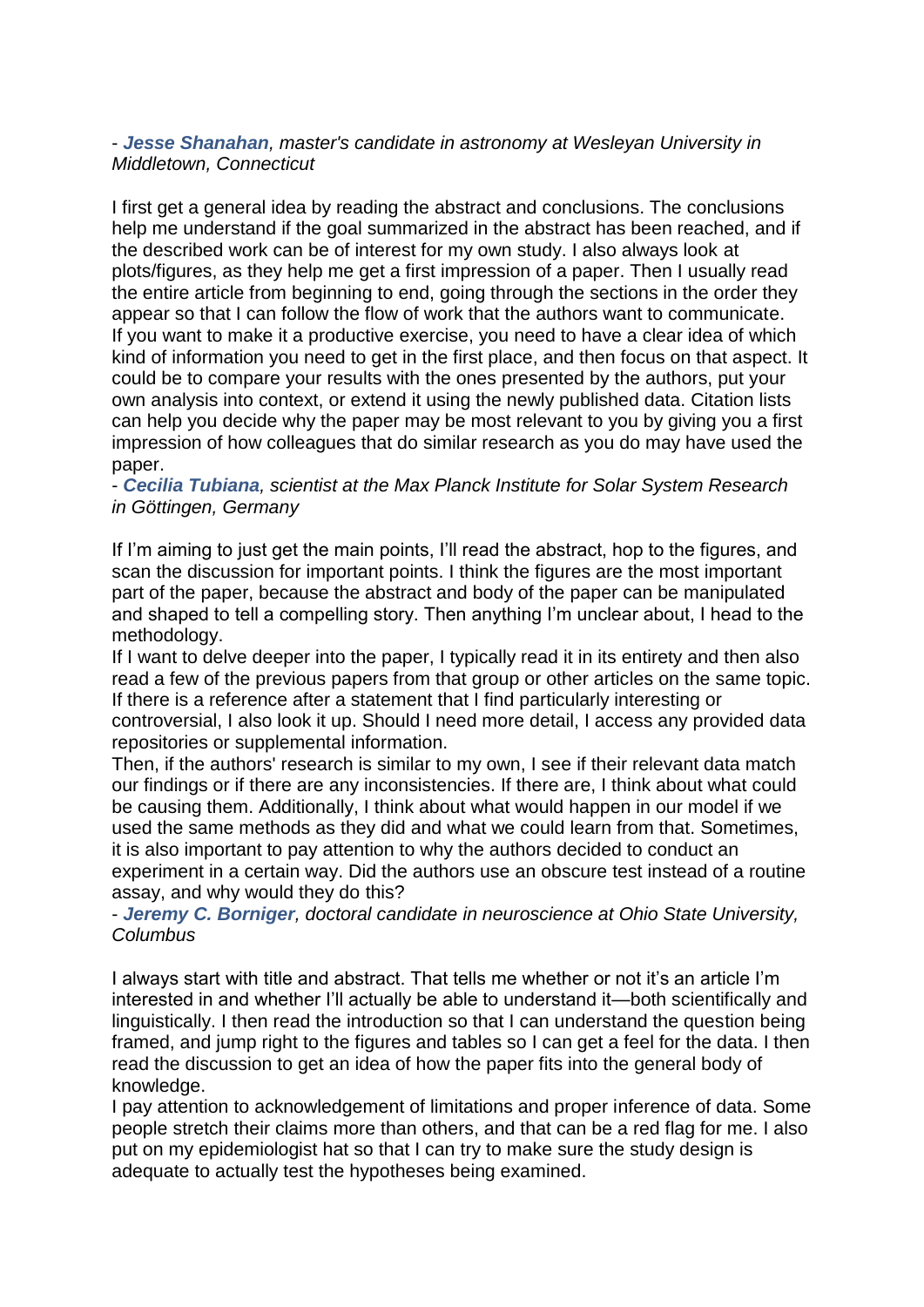As I go deeper into the argument framing, figures, and discussion, I also think about which pieces are exciting and new, which ones are biologically or logically relevant, and which ones are most supported by the literature. I also consider which pieces fit with my pre-existing hypotheses and research questions.

- *[Kevin Boehnke](http://itims.med.umich.edu/people/kevin-boehnke), doctoral candidate in environmental health sciences at the University of Michigan, Ann Arbor*

My reading strategy depends on the paper. Sometimes I start by skimming through to see how much might be relevant. If it is directly applicable to my current topic, I'll read the paper closely, apart from the introduction that is probably already familiar. But I always try to figure out if there are particular places or figures that I need to pay close attention to, and then I go and read the related information in the results and discussion.

I also check if there are references that I may be interested in. Sometimes I am curious to see who in the field has—or more likely has not—been referenced, to see whether the authors are choosing to ignore certain aspects of the research. I often find that the supplementary figures actually offer the most curious and interesting results, especially if the results relate to parts of the field that the authors did not reference or if they are unclear or unhelpful to their interpretation of the overall story. - *[Gary McDowell](http://ase.tufts.edu/biology/labs/levin/people/currentMembers.htm), postdoctoral fellow in developmental biology at Tufts University in Medford, Massachusetts, and visiting scholar at Boston College*

When reading papers, it helps me to have a writing task so that I am being an active reader instead of letting my eyes glaze over mountains of text only to forget everything I just read. So for example, when I read for background information, I will save informative sentences from each article about a specific topic in a Word document. I'll write comments along the way about new ideas I got or questions I need to explore further. Then, in the future, I'll only need to read this document instead of re-reading all the individual papers.

Likewise, when I want to figure out how to conduct a particular experiment, I create a handy table in Excel summarizing how a variety of research teams went about doing a particular experiment.

- *[Lina A. Colucci](http://www.linacolucci.com/), doctoral candidate at the Harvard-MIT Health Sciences and Technology program*

I usually start with the abstract, which gives me a brief snapshot of what the study is all about. Then I read the entire article, leaving the methods to the end unless I can't make sense of the results or I'm unfamiliar with the experiments.

The results and methods sections allow you to pull apart a paper to ensure it stands up to scientific rigor. Always think about the type of experiments performed, and whether these are the most appropriate to address the question proposed. Ensure that the authors have included relevant and sufficient numbers of controls. Often, conclusions can also be based on a limited number of samples, which limits their significance.

I like to print out the paper and highlight the most relevant information, so on a quick rescan I can be reminded of the major points. Most relevant points would be things that change your thinking about your research topic or give you new ideas and directions.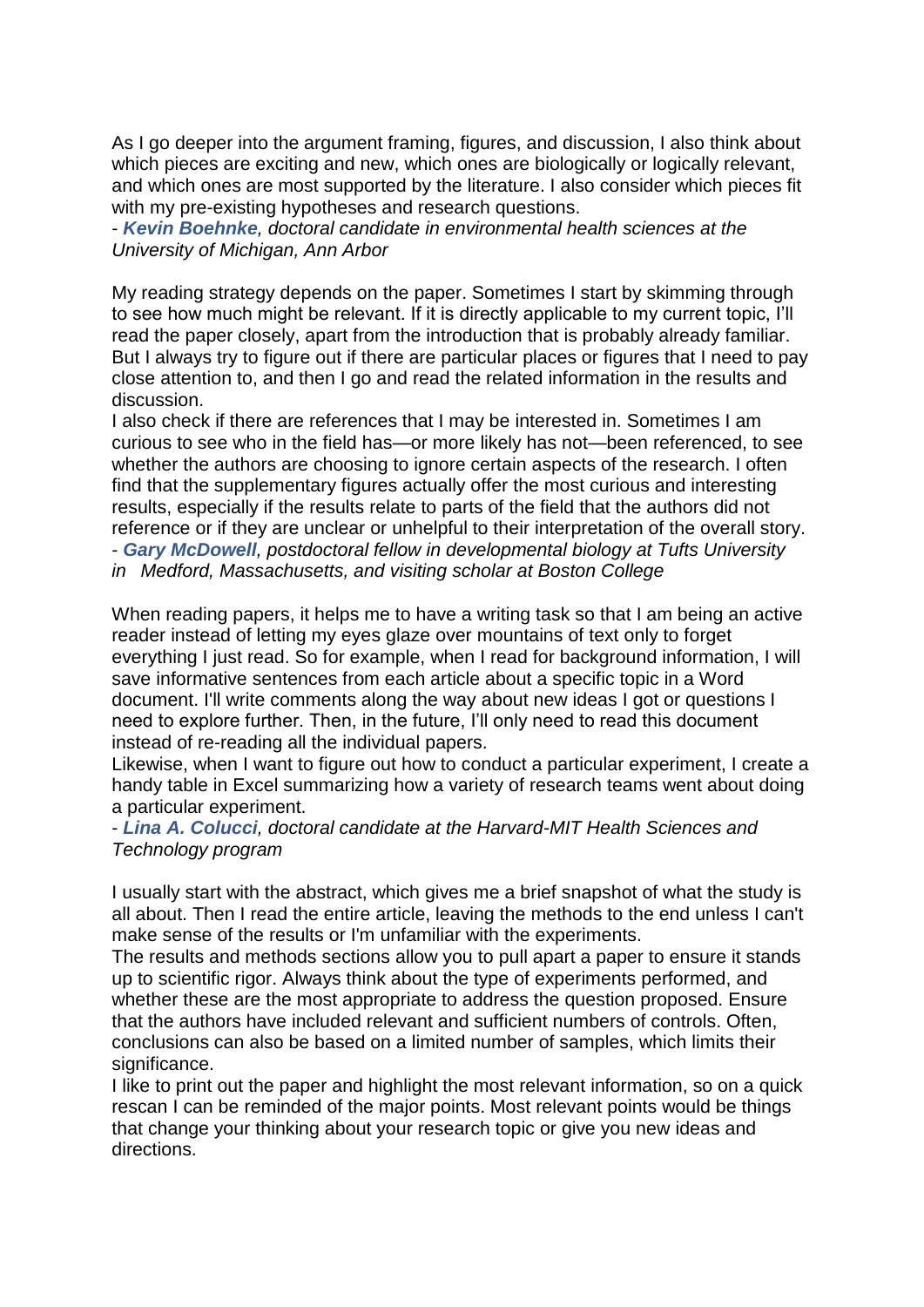## - *[Lachlan Gray](https://www.burnet.edu.au/staff_members/33_lachlan_gray), deputy head of the HIV Neuropathogenesis Lab at the Burnet Institute and adjunct research fellow in the Department of Infectious Disease at Monash University inMelbourne, Australia*

What I choose to read is based on relation to my research areas and things that are generating lots of interest and discussion because they are driving the way we do psychology, or science more widely, in new directions. Most often, what I am trying to get out of the papers is issues of methodology, experimental design, and statistical analysis. And so for me, the most important section is first what the authors did (methods) and second what they found (results).

It can also be interesting to understand why the authors thought they were doing the study (introduction) and what they think the results mean (discussion). When it is an area that I know a lot about, I don't usually care much about these sections because they often reflect the authors' theoretical predilections and one of many ways to think about the method and results. But when it is an area that I know very little about, I read these closely because then I learn a lot about the assumptions and explanatory approaches in that area of research.

- *[Brian Nosek](http://projectimplicit.net/nosek/), professor in the Department of Psychology at the University of Virginia and executive director of the Center for Open Science in Charlottesville*

First I read very fast: The point of the first reading is simply to see whether the paper is interesting for me. If it is I read it a second time, slower and with more attention to detail.

If the paper is vital to my research—and if it is theoretical—I would reinvent the paper. In such cases, I only take the starting point and then work out everything else on my own, not looking into the paper. Sometimes this is a painfully slow process. Sometimes I get angry about the authors not writing clearly enough, omitting essential points and dwelling on superfluous nonsense. Sometimes I am electrified by a paper.

- *[Ulf Leonhardt](http://ulfleonhardt.weizmann.ac.il/), professor of physics at the Weizmann Institute of Science in Rehovot, Israel*

I nearly always read the abstract first and only continue on to the paper if the abstract indicates that the paper will be of value to me. Then, if the topic of the paper is one I know well, I generally skim the introduction, reading its last paragraph to make sure I know the specific question being addressed in the paper. Then I look at the figures and tables, either read or skim the results, and lastly skim or read the discussion.

If the topic is not one I know well, I usually read the introduction much more carefully so that the study is placed into context for me. Then I skim the figures and tables and read the results.

#### - *[Charles W. Fox](http://www.uky.edu/~cfox/chuck.html), professor in the Department of Entomology at the University of Kentucky in Lexington*

It is important to realize that shortcuts have to be taken when reading papers so that there is time left to get our other work done, including writing, conducting research, attending meetings, teaching, and grading papers. Starting as a Ph.D. student, I have been reading the conclusions and methods of academic journal articles and chapters rather than entire books.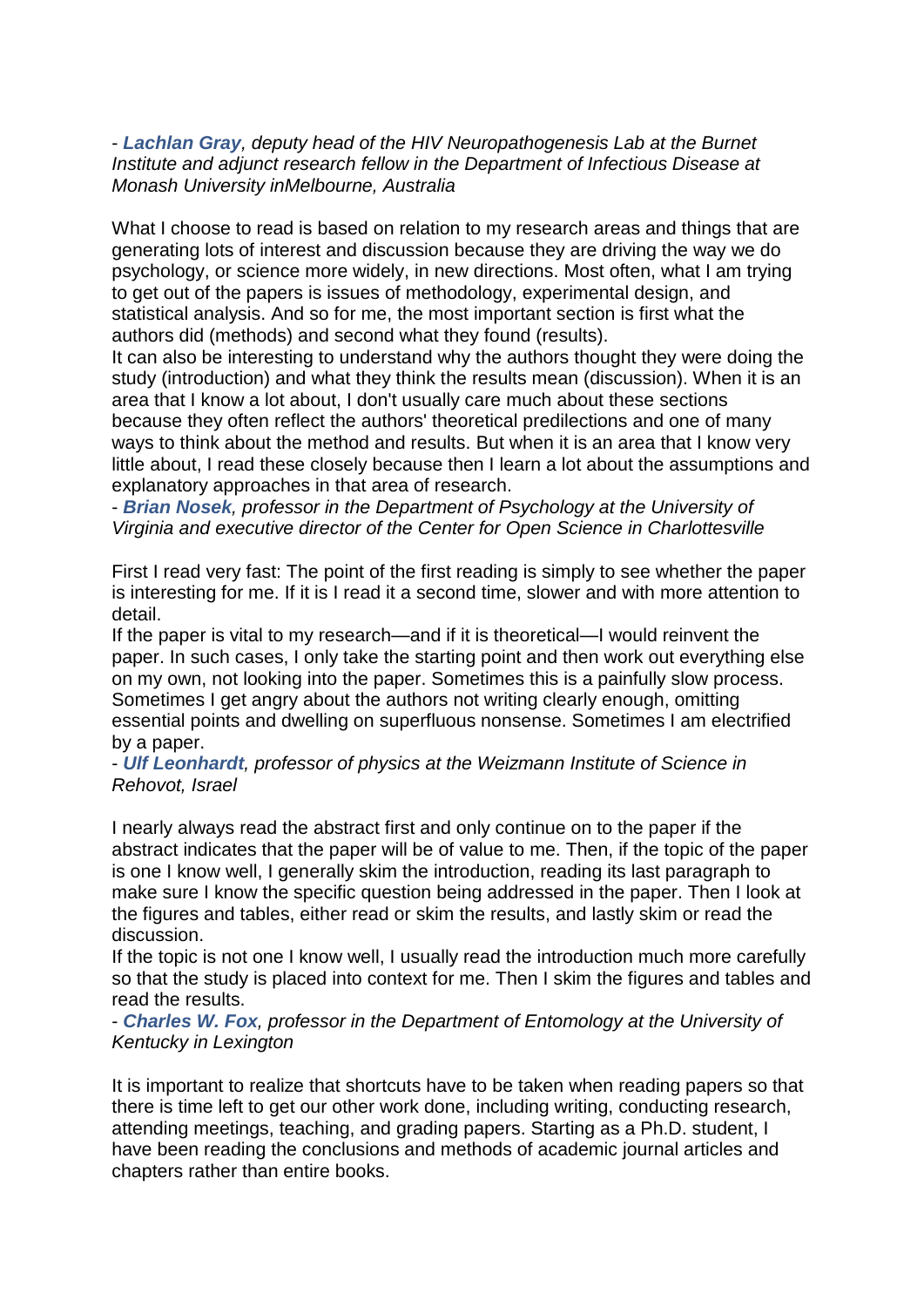## - *Rima [Wilkes](http://soci.ubc.ca/persons/rima-wilkes/), professor in the Department of Sociology at the University of British Columbia, Vancouver*

As editor-in-chief of *Science*, I have to read and comprehend papers outside of my field all the time. Generally, I start with the corresponding editors' summaries, which are meant for someone like me: a science generalist who is interested in everything but dives deeply only into one field. Next, I check to see if someone wrote a News article on the paper. Third, I check to see if there is a Perspective by another scientist. The main goal of a Perspective is to broaden the message of the paper, but often the authors do a great job of extracting the essence of the article for nonspecialists at the same time.

Then I tackle the abstract, which has been written to broadly communicate to the readership of the journal. Finally, I move on to the paper itself, reading, in order, the intro, conclusions, scanning the figures, and then reading the paper through. - *[Marcia K. McNutt](https://www.sciencemag.org/about/leadership-and-management), Editor-in-Chief, Science journals*

# **What do you do when there is something you don't understand?**

I like to read online so that I can easily cut and paste words I don't know into a browser to check what they mean.

*- McNutt*

If it's only a few things in the article, I'll make a note to look them up later. If I am really struggling to proceed through the paper, I try to look up a review article or a textbook chapter to give me the necessary background to proceed, which I generally find much more efficient.

There are a lot of acronyms and jargon that can be subfield-specific, so I usually don't wade through the details unless it's for my own research. But I always try to take my time to really understand the methods being used. *- Shanahan*

I will typically pause immediately to look up things I don't understand. The rest of the reading may not make sense if I don't understand a key phrase or jargon. This can backfire a bit, though, as I often go down never-ending rabbit holes after looking something up (What is X? Oh, X influences Y. … So what's Y? etc…). This can be sort of fun as you learn how everything is connected, but if you're crunched for time this can pull your attention away from the task at hand.

Sometimes, all the jargon in a paper can cloud the whole point of the experiments in the first place. In such cases, it helps to ask yourself, "What question were the authors trying to answer?" Then you can determine whether they succeeded or failed.

#### - *Borniger*

It depends on how much the non-understandable bits prevent me from following the main ideas. I usually do not try to understand all the details in all the sections the first time I read a paper. If non-understandable parts appear important for my research, I try to ask colleagues or even contact the lead author directly. Going back to the original references to get all the background information is the last resort, because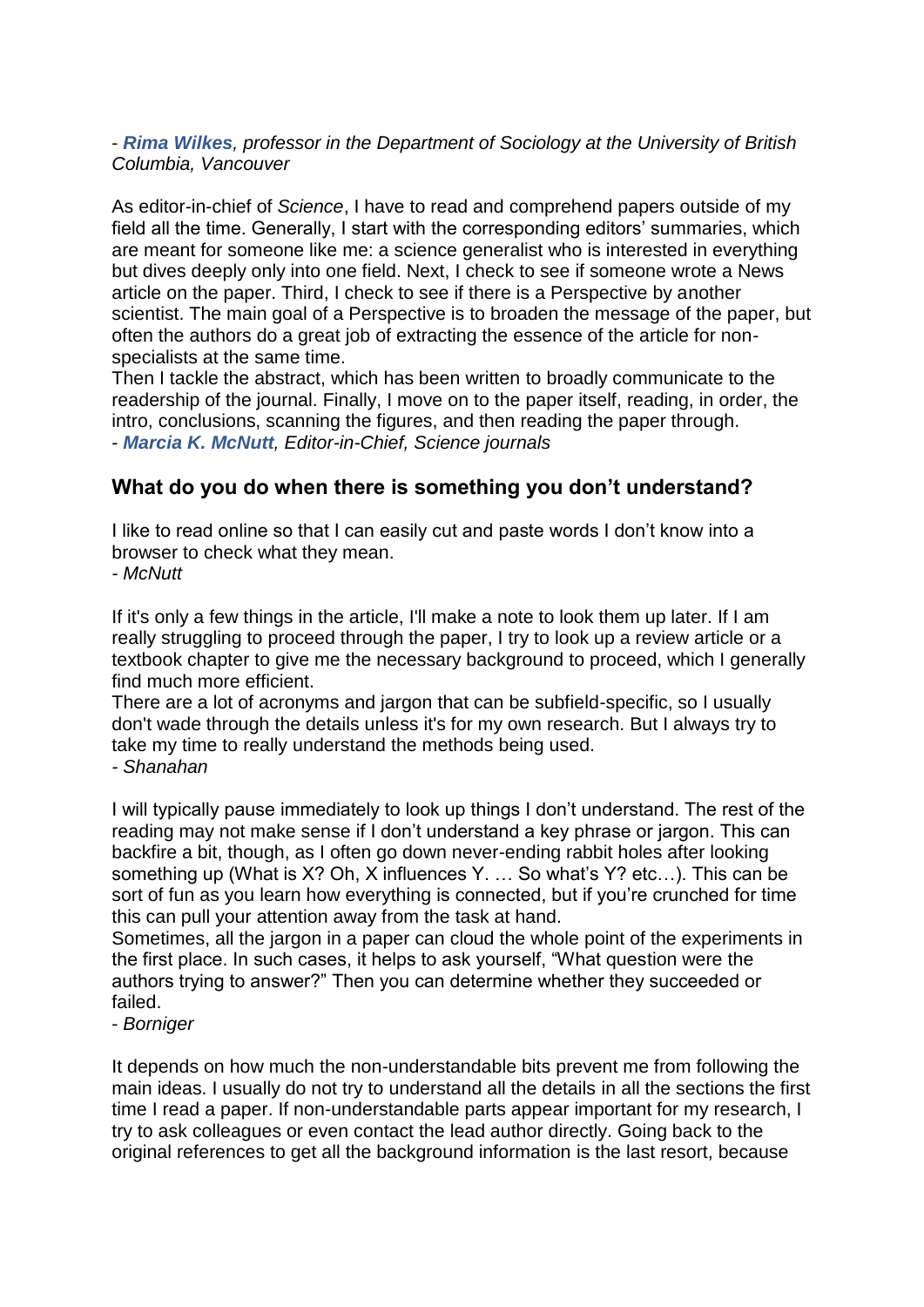time can be limited and collaborations and personal contacts can be much more efficient in solving specific problems.

*- Tubiana*

Sometimes, you can just read through a paper and any terms you're not familiar with will become clearer by the end. If it is very heavy going, then stopping and seeking additional information is usually the way to go. I do a quick Google search on the topic, theme, method, jargon, etc. If it is a very dense article, sometimes it will require a few read-throughs before it all starts to make sense. *- Gray*

The question I ask myself is, "Do I need to understand what that means in order to get what I need from this paper?" I now read articles in research areas well outside of my expertise, and I often don't need more than superficial knowledge of the substantive content. If I can't do anything with the paper unless I don't understand that depth, then I do more background research. - *Nosek*

Lately, I have had to read a number of papers outside my area of expertise with a lot of unfamiliar jargon. In some cases, I am able to directly extract the information I need from the results or figures and tables. In other cases, I use Google searches to define terms and concepts in the paper or read the cited references to better understand the points being made. Occasionally, papers are so incomprehensible (to me, at least) that I don't bother reading them. - *Fox*

# **Do you ever feel overwhelmed reading papers, and how do you deal with that?**

All the time. If the paper is relevant to a problem I am trying to solve, you can be sure that there are key things in the paper that I do not understand. That confusion is not a threat; it is an opportunity. I am **[ignorant](http://jcs.biologists.org/content/121/11/1771.short)**; I need to become less ignorant. This paper may help me.

Simultaneously, some papers are written terribly and are not worth the effort. Someone else has surely written about the concepts more clearly so that I can keep my confusion focused on understanding substance rather than poor grammar. - *Nosek*

I especially get overwhelmed if it's not in my subfield, if it's long, and if it's full of technical jargon. When this happens, I break it down into chunks and will read it over the course of a few days, if possible. For really difficult papers, it also helps to sit down and work through it with a colleague.

- *Shanahan*

Yes, many times. This is why I developed my own reading strategies, by talking to other scientists and by trial and error. I also have thrown up my hands in frustration and tossed the offending papers away, never to read them again.

- *Boehnke*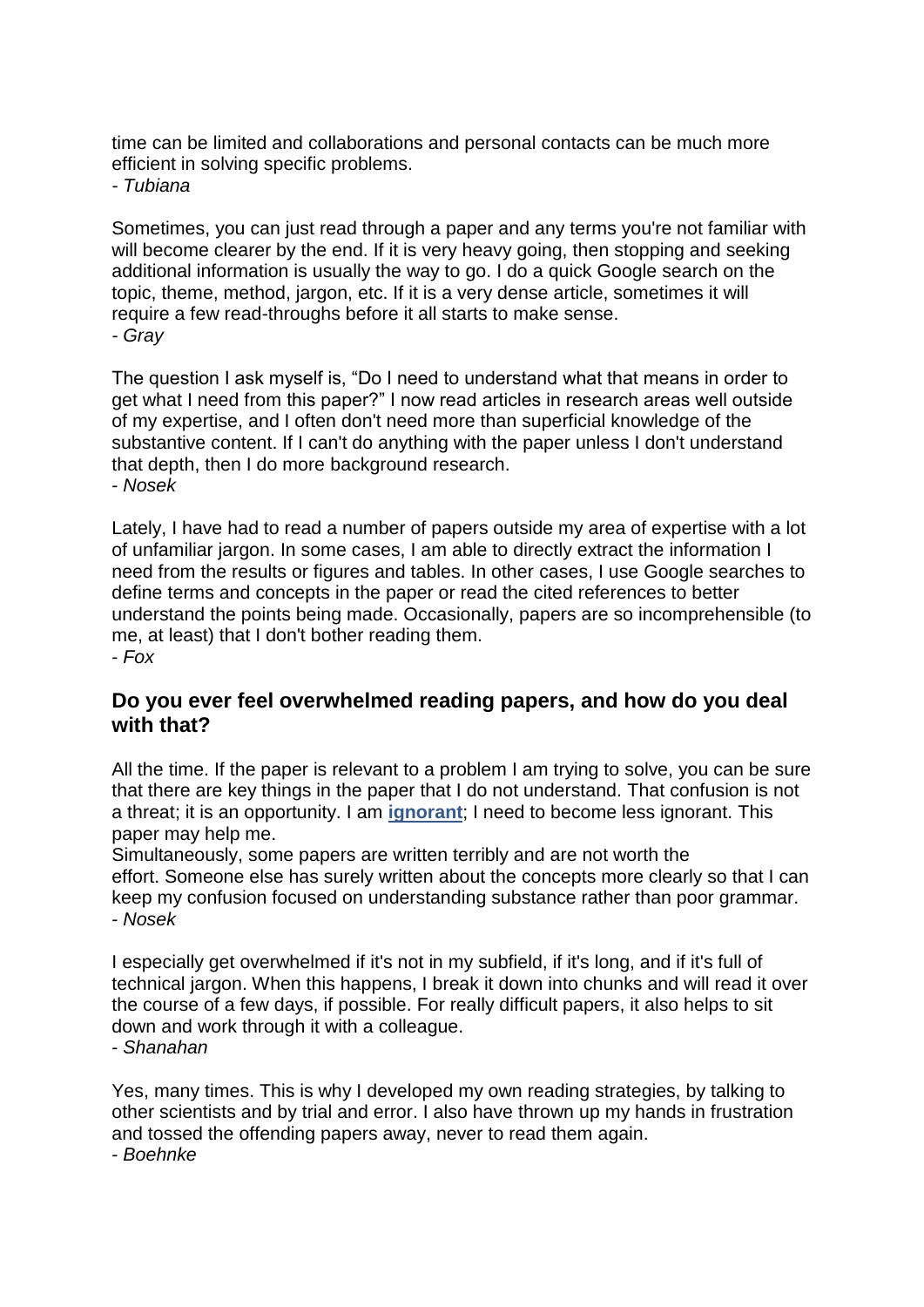Yes, and in these cases you have to realize that some papers are the result of years of work by dozens of scientists. Expecting to digest and understand everything in it in one afternoon is a far-fetched idea.

- *Borniger*

I have often felt overwhelmed! But certain sections might not need as deep an understanding as others. You also need to know your own limits: Are there some parts of the paper that you would like to emulate but are not part of your expertise and might become "accessible" through collaborations? - *Tubiana*

If I feel the paper is very important to what I'm doing, I'll leave it a while and go back to it again a couple of times. But if it's too overwhelming, then I have to leave it aside, unless someone among the colleagues I have contacted has been able to interpret it.

*- McDowell*

# **Do you have any other tips you'd like to share?**

If there is a seminal paper I want to thoroughly understand, I find some way to give a journal club-style presentation about it. Speaking about a particular paper and answering questions is the best way for me to learn the material. Also, get a good reference manager. Mendeley helps me do my research, read literature, and write papers.

*- Colucci*

At the beginning, new academic readers find it slow because they have no frame of reference for what they are reading. But there are **[ways](http://www.amazon.com/Talk-About-Books-Havent-Read/dp/1596915439)** to use reading as a system of creating a mental library, and after a few years, it becomes easy to slot papers onto your mental shelves. Then you can quickly skim a paper to know its contribution.

- *Wilkes*

Be patient. Don't be afraid or ashamed to use Wikipedia or other, more lay-audience sources like blog posts to get a feel for your topic. Ask many, many questions. If you can't get a clear understanding of the paper, talk with people in your circle. If you are still confused and it's really important to understand the concepts, email the authors. *- Boehnke*

Don't hesitate to talk to more experienced scientists. You will be doing THEM a favor by having them explain to you in terms you understand what a complex paper means. All scientists need more experience translating complex concepts into common terms.

- *McNutt*

If at all possible, read often. Try to keep a bibliography file with a summary of the article, any important points, even a figure or two, along with citation information. Pay attention to different ways of structuring an article, and pay attention to different styles of writing. This will help you develop a style that is effective and also unique.